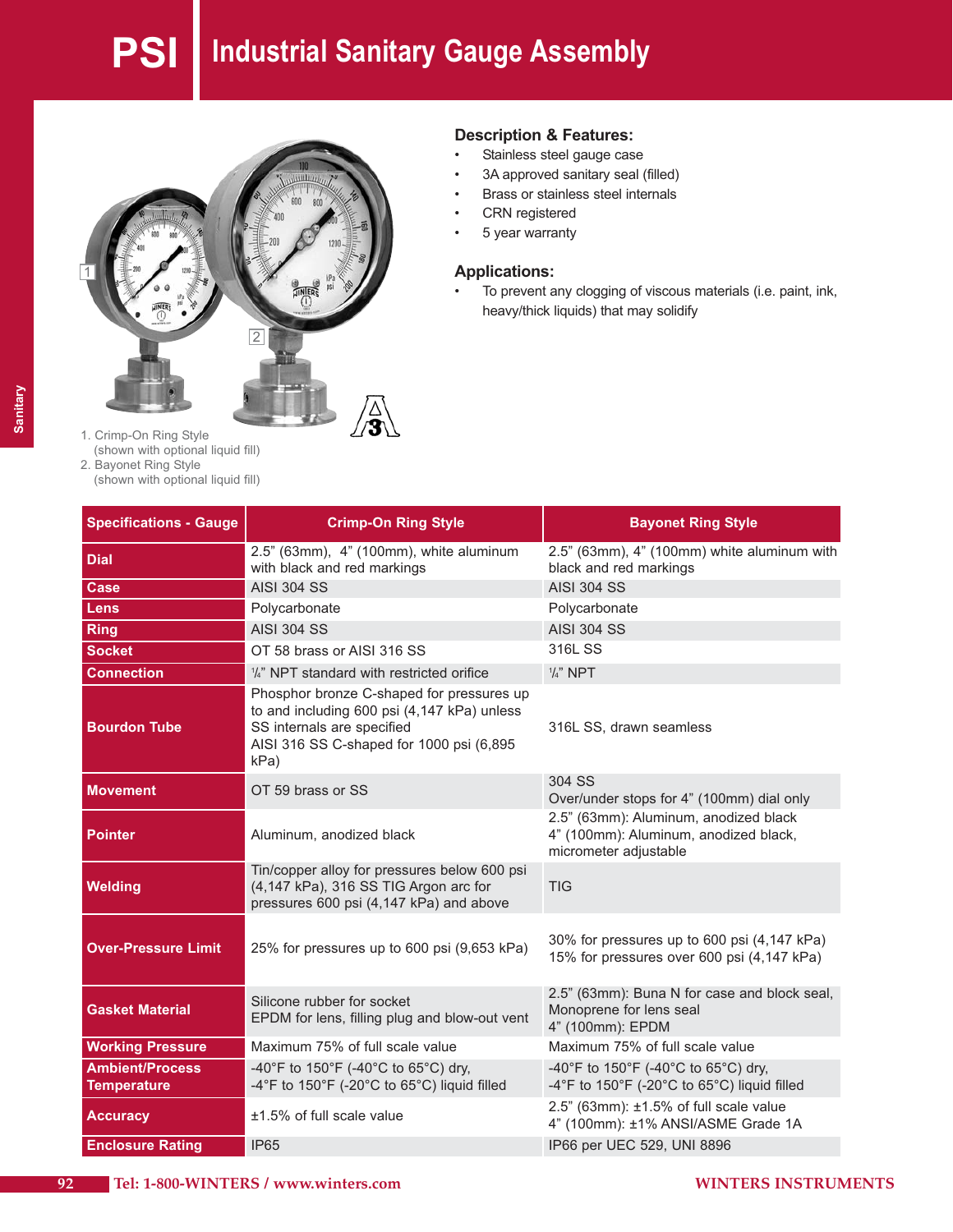## **Industrial Sanitary Gauge Assembly PSI**

| <b>Specifications - 3A Approved Seal</b> |                                                                    |  |
|------------------------------------------|--------------------------------------------------------------------|--|
| <b>Housing</b>                           | <b>AISI 316 SS</b>                                                 |  |
| <b>Diaphragm</b>                         | AISI 316L SS, welded                                               |  |
| <b>Fill Liquid</b>                       | Glycerin                                                           |  |
| <b>Minimum Operating Pressure</b>        | 30 psi (200 kPa)                                                   |  |
| <b>Maximum Operating Pressure</b>        | 1,000 psi (6,900 kPa)                                              |  |
| <b>Gauge Connection</b>                  | $\frac{1}{4}$ " NPT female                                         |  |
| <b>Process Connection</b>                | 1.5" (40mm) and 2" (50mm), Tri-Clamp <sup>®</sup> fitting standard |  |
| <b>Process Temperature</b>               | -4°F to 248°F (-20°C to 120°C)                                     |  |
| <b>Surface Finish</b>                    | 8 Ra                                                               |  |

#### **2.5" Crimp-On Ring Style Bottom Connection with 1.5" Tri-Clamp®**



#### **2.5" Crimp-On Ring Style Back Connection with1.5" Tri-Clamp®**



#### **4" Crimp-On Ring Style Bottom Connection with 2" Tri-Clamp®**



Tri-Clamp® is a registered trademark of Tri-Clover, Inc.

**4" Crimp-On Ring Style Back Connection with 2" Tri-Clamp®**

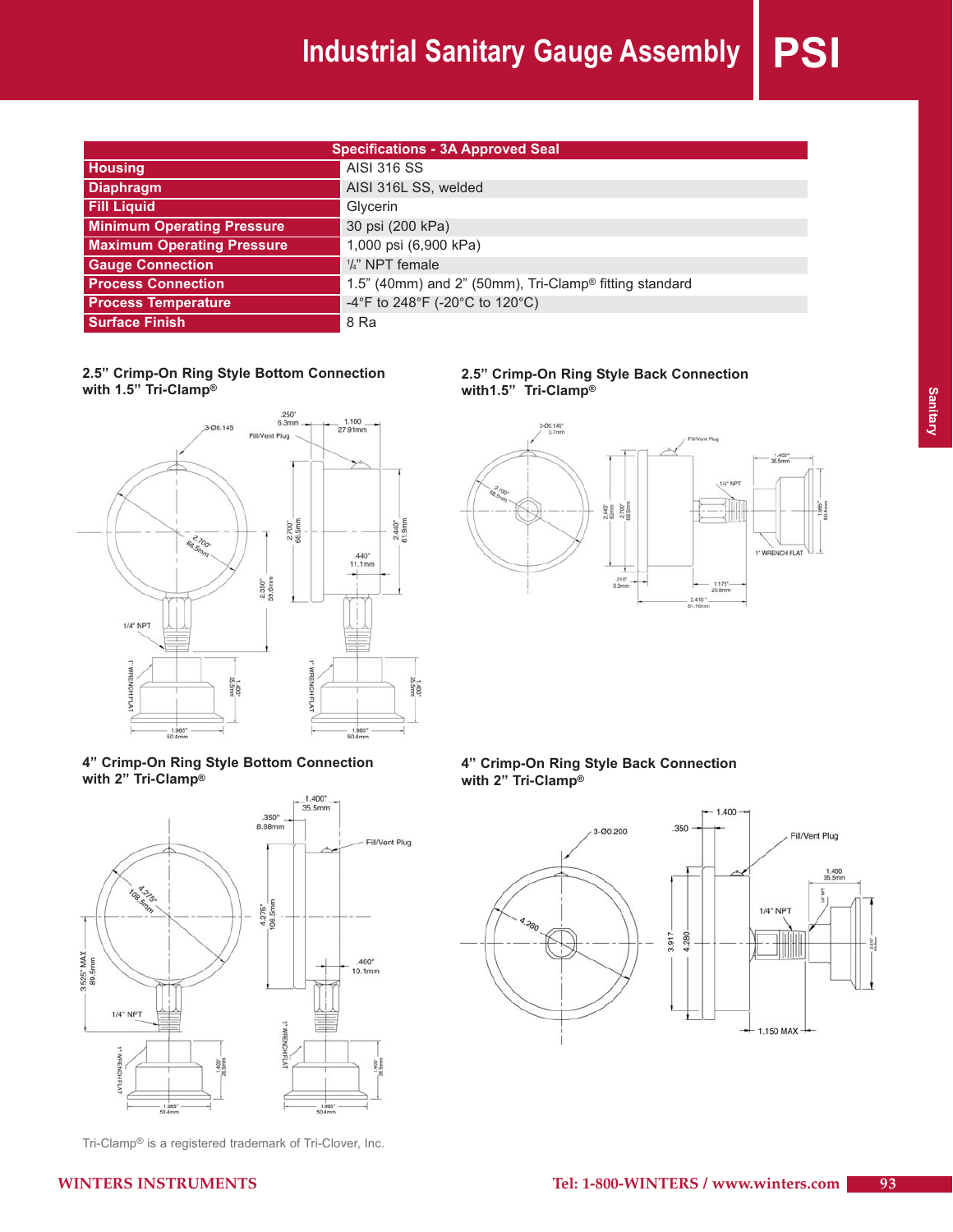$2.440 -$ <br>61.9mm

1.400"<br>35.5mm









**4" Bayonet Ring Style Bottom Connection**





#### **4" Bayonet Ring Style Back Connection with 2" Tri-Clamp®**



Tri-Clamp® is a registered trademark of Tri-Clover, Inc.